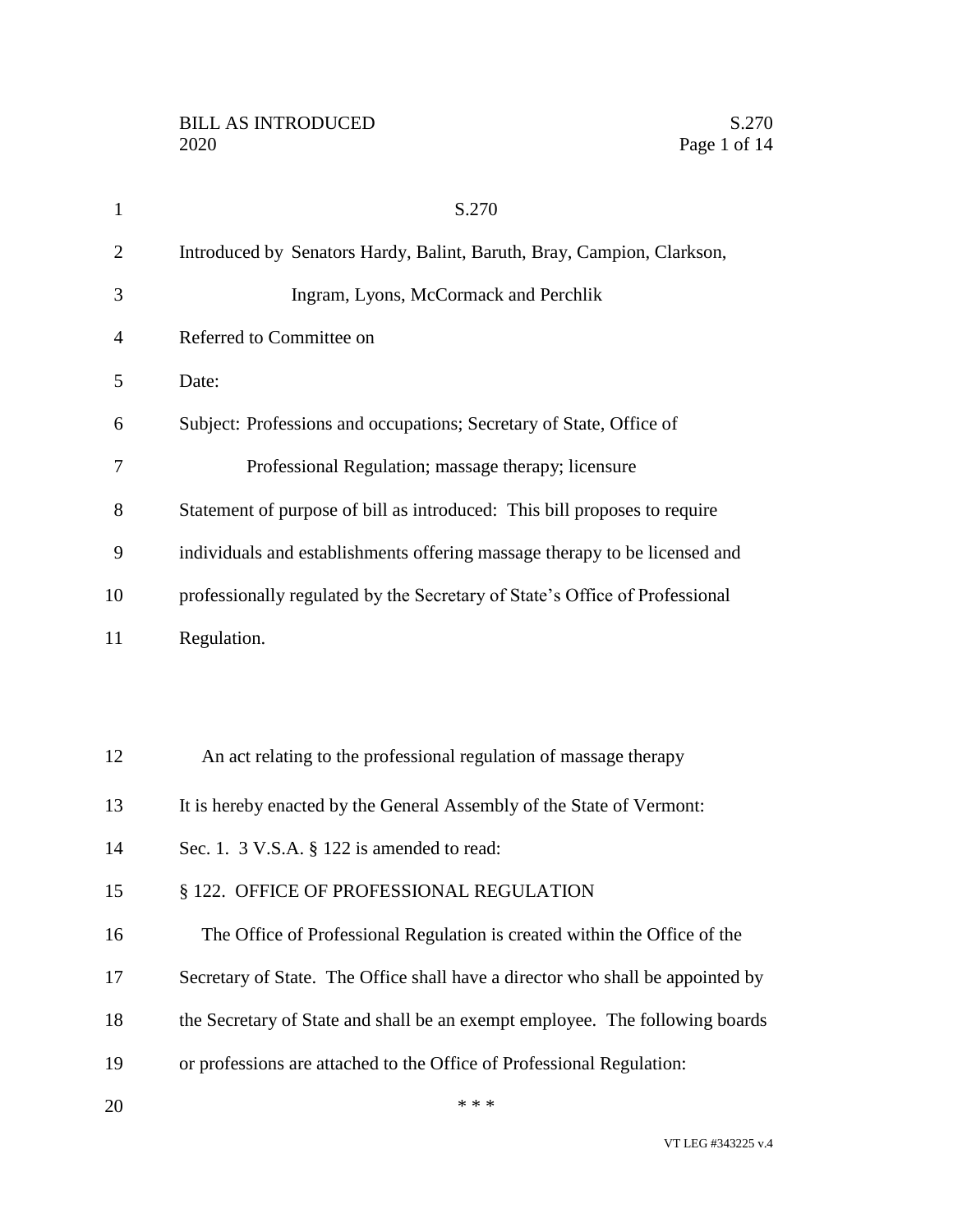| $\mathbf{1}$   | (49) Massage therapists                                                     |
|----------------|-----------------------------------------------------------------------------|
| 2              | Sec. 2. 3 V.S.A. § 123 is amended to read:                                  |
| 3              | § 123. DUTIES OF OFFICE                                                     |
| $\overline{4}$ | * * *                                                                       |
| 5              | $(j)(1)$ The Office may inquire into the criminal background histories of   |
| 6              | applicants for licensure and for biennial license renewal for the following |
| 7              | professions:                                                                |
| 8              | (A) licensed nursing assistants, licensed practical nurses, registered      |
| 9              | nurses, and advanced practice registered nurses licensed under 26 V.S.A.    |
| 10             | chapter 28;                                                                 |
| 11             | (B) private investigators, security guards, and other persons licensed      |
| 12             | under 26 V.S.A. chapter 59;                                                 |
| 13             | (C) real estate appraisers and other persons or business entities           |
| 14             | licensed under 26 V.S.A. chapter 69; and                                    |
| 15             | (D) osteopathic physicians licensed under 26 V.S.A. chapter 33; and         |
| 16             | (E) massage therapists licensed under 26 V.S.A. chapter 105.                |
| 17             | * * *                                                                       |
| 18             | Sec. 3. 26 V.S.A. chapter 105 is added to read:                             |
| 19             | CHAPTER 105. MASSAGE THERAPY                                                |
| 20             | <b>Subchapter 1. General Provisions</b>                                     |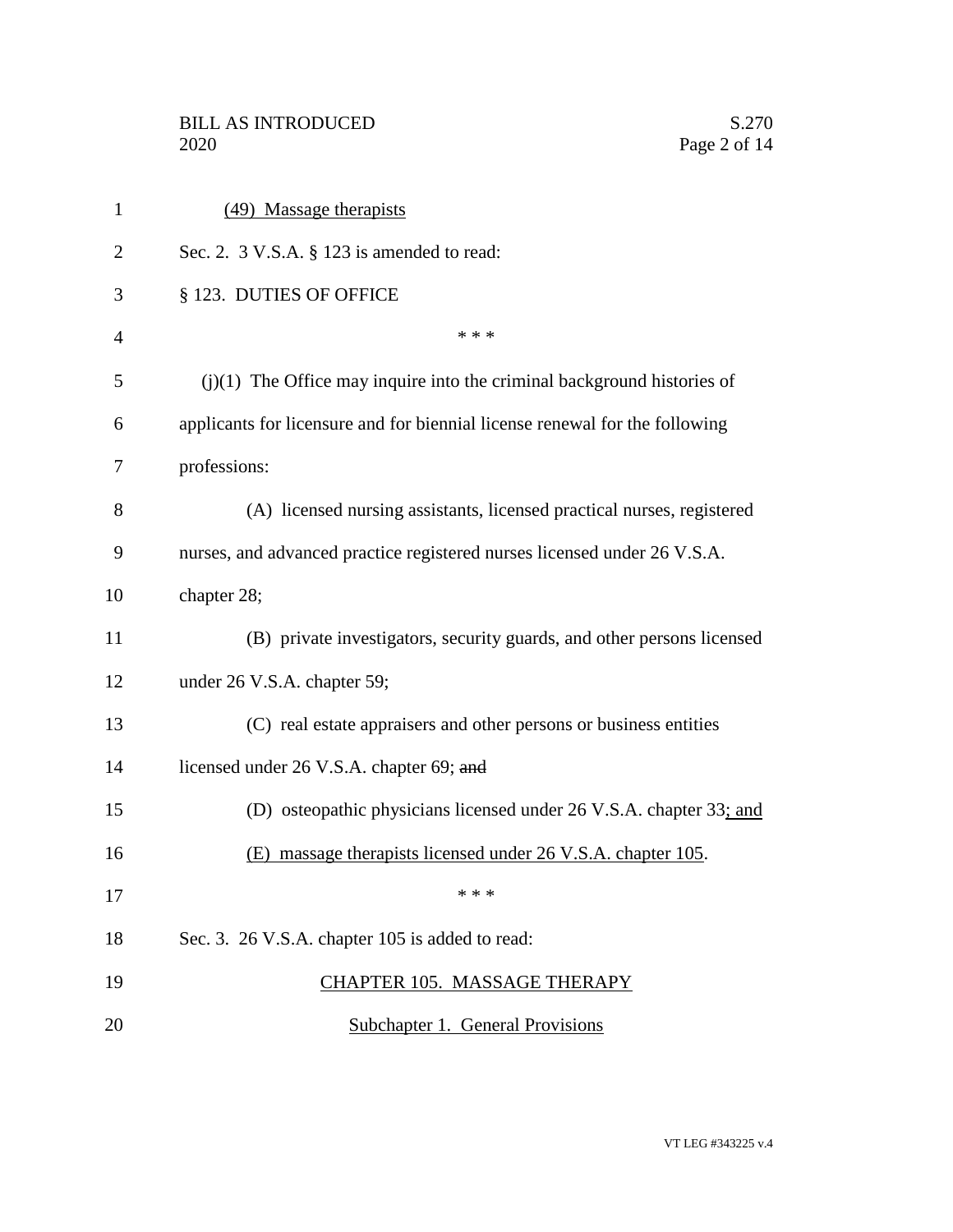|  | § 5401. PURPOSE AND EFFECT |
|--|----------------------------|
|--|----------------------------|

- In order to safeguard the health, safety, and welfare of the public, a person
- shall not practice, or offer to practice, massage therapy unless currently
- licensed under this chapter.
- § 5402. DEFINITIONS
- As used in this chapter:
- (1) "Director" means the Director of the Office of Professional
- Regulation.
- (2) "Establishment" means a facility regularly used to offer or perform
- 10 the practice of massage therapy.
- (3) "License" means a current authorization granted by the Director
- permitting the practice of massage therapy.
- (4) "Massage therapist" means a person who is licensed under this
- chapter to engage in the practice of massage therapy.
- (5) "Practice of massage therapy" means the provision, for a
- consideration, of a system of structured touch, palpation, or movement of the
- soft tissue of another person's body in order to enhance or restore the general
- health and well-being of the recipient. This system includes techniques such as
- effleurage (stroking or gliding), petrissage (kneading), tapotement or
- percussion, friction, vibration, compression, passive and active stretching
- within the normal anatomical range of movement, hydromassage, and thermal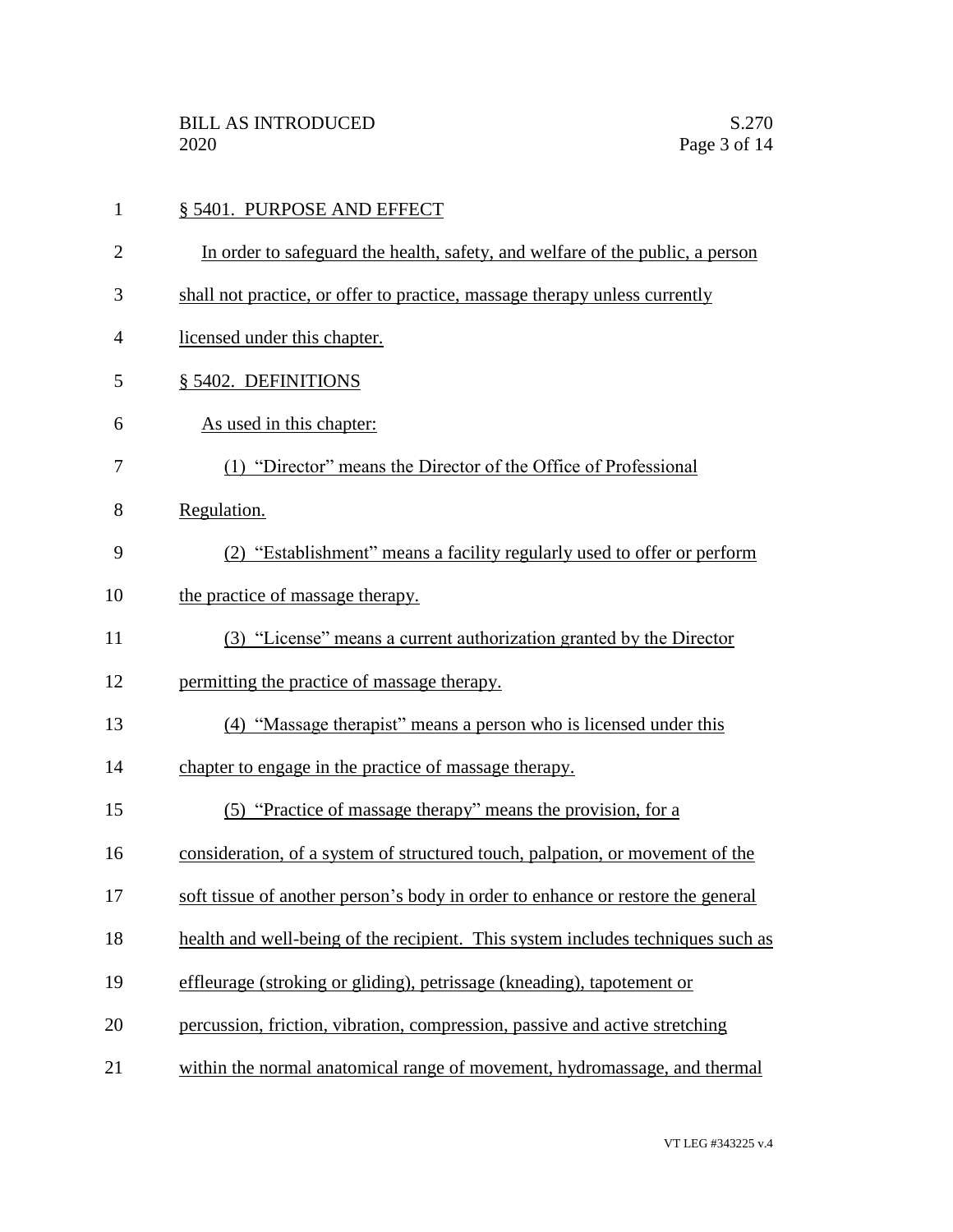| $\mathbf{1}$   | massage. These techniques may be applied with or without the aid of                |
|----------------|------------------------------------------------------------------------------------|
| $\overline{2}$ | lubricants, salt, or herbal preparations; water; heat; or a massage device that    |
| 3              | mimics or enhances the actions possible by human hands.                            |
| 4              | § 5403. PROHIBITIONS; OFFENSES                                                     |
| 5              | (a) It shall be a violation of this chapter for any person, including any          |
| 6              | corporation, association, or individual, to:                                       |
| 7              | (1) sell or fraudulently obtain or furnish any massage therapy degree.             |
| 8              | diploma, certificate of registration, or any other related document or record or   |
| 9              | to aid or abet another person to do so;                                            |
| 10             | (2) practice massage therapy under cover of any degree, diploma,                   |
| 11             | certificate of registration, or related document or record illegally or            |
| 12             | fraudulently obtained or signed or issued unlawfully or under fraudulent           |
| 13             | representation;                                                                    |
| 14             | (3) offer or practice massage therapy unless currently licensed under the          |
| 15             | provisions of this chapter;                                                        |
| 16             | (4) represent himself or herself or his or her establishment as being              |
| 17             | licensed by this State to practice massage therapy or use in connection with a     |
| 18             | name any words, letters, signs, or figures that imply that an individual is a      |
| 19             | massage therapist or that his or her establishment is licensed when he, she, or it |
| 20             | is not licensed as required under this chapter;                                    |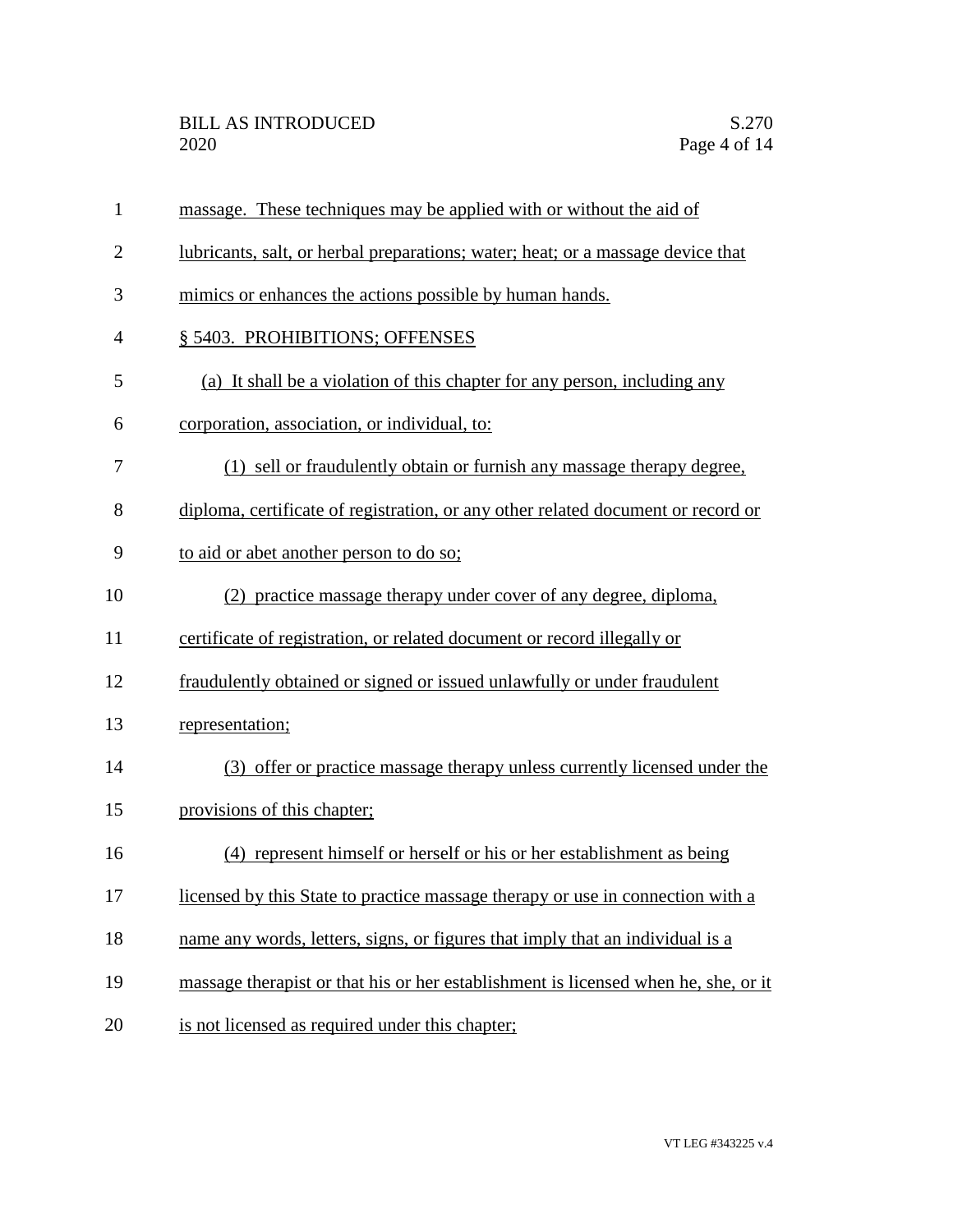| $\mathbf{1}$   | (5) practice massage therapy during the time a license issued under this          |
|----------------|-----------------------------------------------------------------------------------|
| $\overline{2}$ | chapter is suspended or revoked;                                                  |
| 3              | (6) employ an unlicensed individual to practice as a massage therapist;           |
| 4              | $or$                                                                              |
| 5              | offer or practice massage therapy in an establishment not currently               |
| 6              | licensed as required under the provisions of this chapter.                        |
| 7              | (b) Any person violating this section shall be subject to the penalties           |
| 8              | provided in 3 V.S.A. § 127.                                                       |
| 9              | § 5404. EXEMPTIONS                                                                |
| 10             | (a) The following shall not require a license under this chapter:                 |
| 11             | (1) the practice of massage therapy by a student as part of a professional        |
| 12             | massage therapy education program approved by the Director or by an               |
| 13             | apprentice as part of a massage therapy apprenticeship approved by the            |
| 14             | Director, in order for the student or apprentice to pursue licensure under this   |
| 15             | chapter;                                                                          |
| 16             | (2) the furnishing of assistance in the case of an emergency or disaster;         |
| 17             | $or$                                                                              |
| 18             | (3) the practice of any other occupation or profession by a person duly           |
| 19             | licensed or otherwise authorized under the laws of this State.                    |
| 20             | (b) Nothing in this chapter shall prohibit a massage therapist from               |
| 21             | practicing massage therapy at a location that is not an establishment, so long as |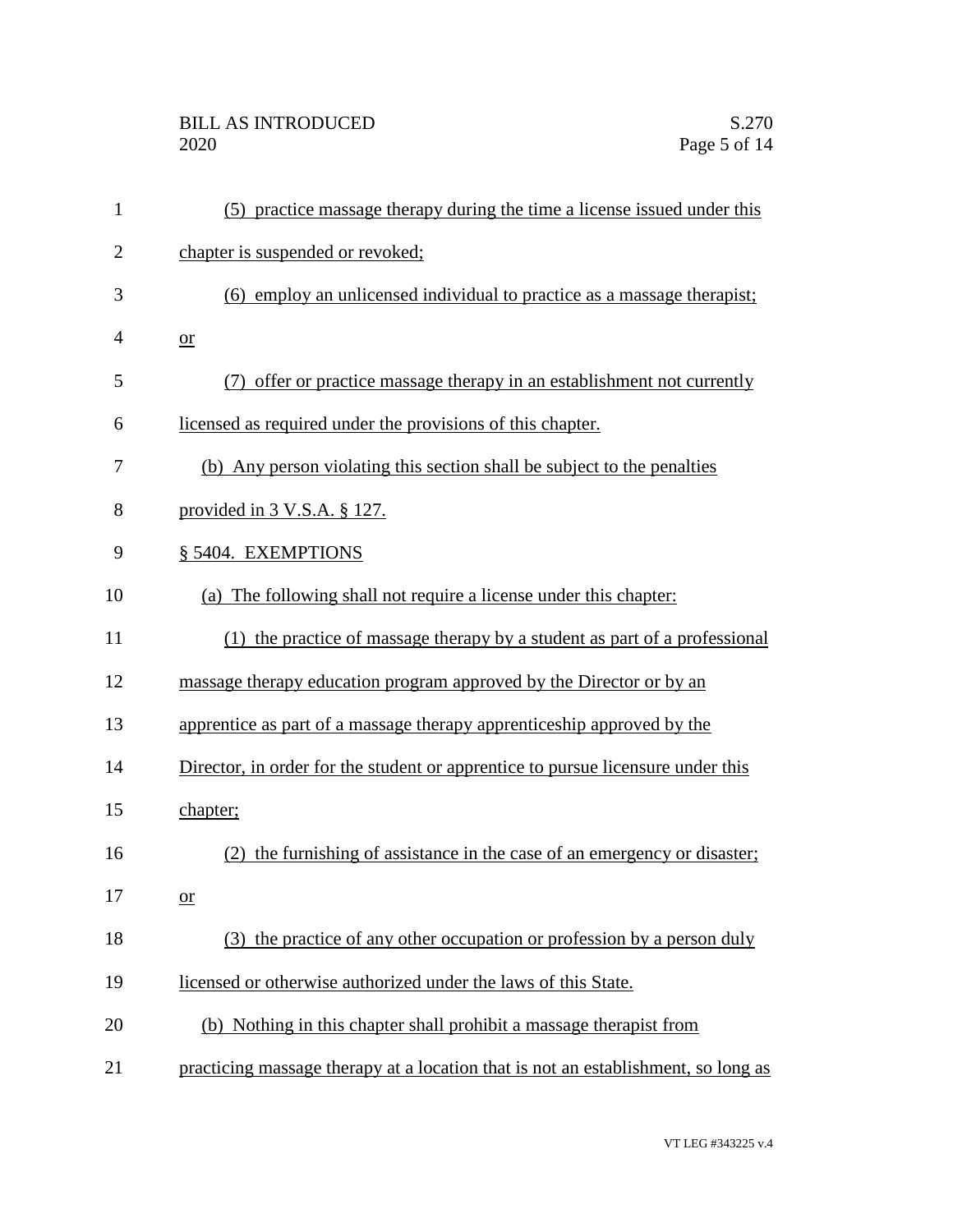| $\mathbf{1}$   | the location is agreed upon by the massage therapist and his or her client and |
|----------------|--------------------------------------------------------------------------------|
| $\overline{2}$ | the massage therapist otherwise complies with the requirements of this chapter |
| 3              | and any rules adopted in accordance with this chapter.                         |
| $\overline{4}$ | Subchapter 2. Administration                                                   |
| 5              | § 5411. DUTIES OF THE DIRECTOR                                                 |
| 6              | (a) Generally. The Director shall:                                             |
| 7              | (1) provide general information to applicants for licensure as a massage       |
| 8              | therapist or a massage therapy establishment;                                  |
| 9              | (2) receive applications for licensure and provide licenses to applicants      |
| 10             | qualified under this chapter;                                                  |
| 11             | (3) administer fees as established by law;                                     |
| 12             | (4) refer all disciplinary matters to an administrative law officer;           |
| 13             | (5) renew, revoke, and reinstate licenses as ordered by an administrative      |
| 14             | law officer; and                                                               |
| 15             | (6) explain appeal procedures to licensed massage therapists and               |
| 16             | designees of establishments and to applicants, and complaint procedures to the |
| 17             | public.                                                                        |
| 18             | (b) Rules.                                                                     |
| 19             | (1) The Director, after consulting with the Commissioner of Health,            |
| 20             | shall adopt rules relating to infection control procedures and public health   |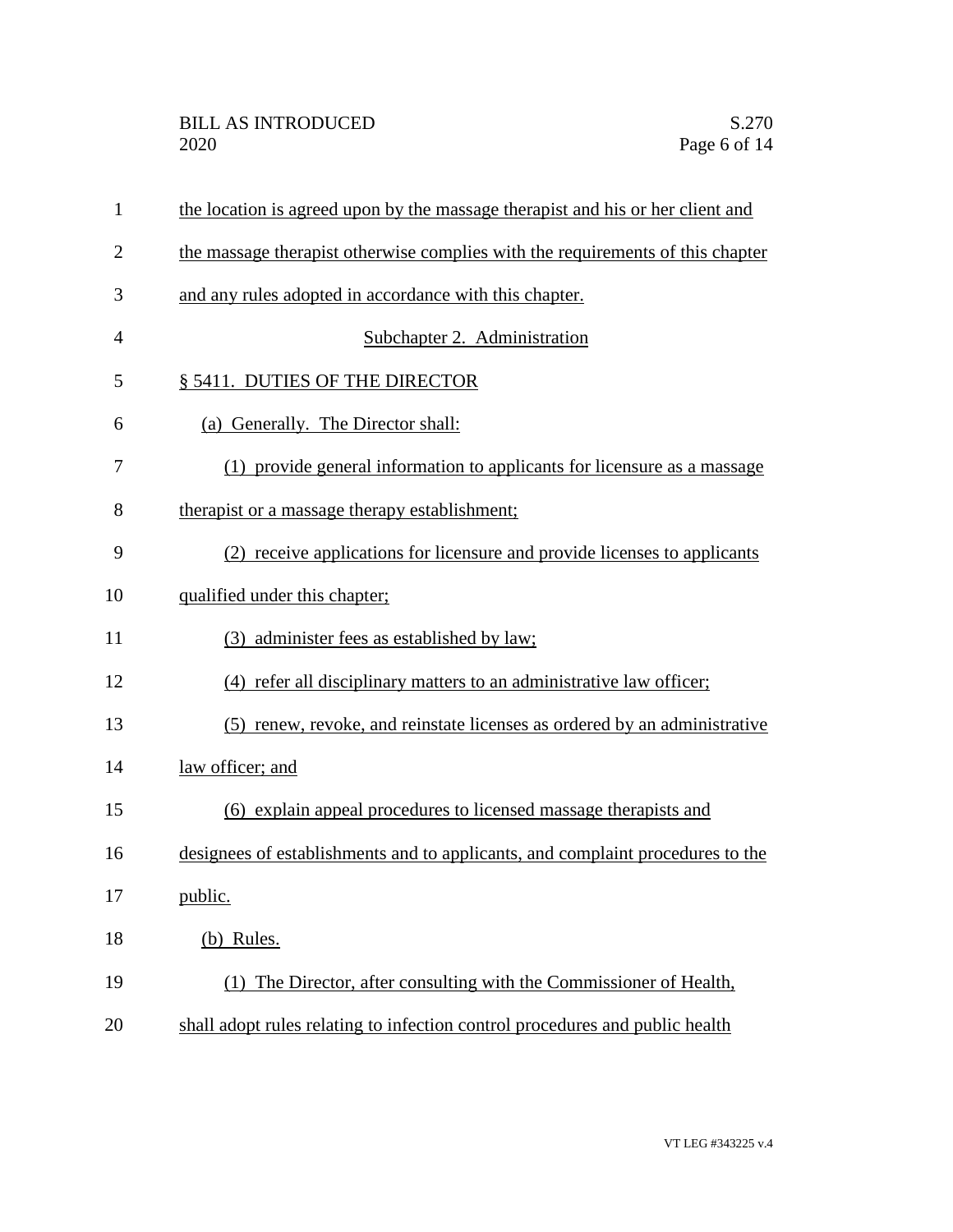| $\mathbf{1}$   | practices to be followed in the practice of massage therapy in order to protect   |
|----------------|-----------------------------------------------------------------------------------|
| $\overline{2}$ | the public from communicable diseases.                                            |
| 3              | $(2)(A)$ The Director shall adopt rules requiring massage therapists to           |
| 4              | disclose to each new client before the first treatment the following information: |
| 5              | (i) the massage therapist's professional qualifications and                       |
| 6              | experience;                                                                       |
| 7              | (ii) the infection control procedures and public health practices to              |
| 8              | be followed to protect the public from communicable diseases;                     |
| 9              | (iii) the actions that constitute unprofessional conduct; and                     |
| 10             | (iv) the method for filing a complaint or making a consumer                       |
| 11             | inquiry.                                                                          |
| 12             | (B) The rules described in this subdivision (2) shall include                     |
| 13             | provisions relating to the manner in which the information disclosed shall be     |
| 14             | displayed and signed by both the massage therapist and the client.                |
| 15             | (3) The Director:                                                                 |
| 16             | (A) shall adopt rules providing standards for the education or                    |
| 17             | apprenticeship and the examinations required of applicants for licensure under    |
| 18             | this chapter; and                                                                 |
| 19             | (B) may adopt other rules necessary to perform his or her duties                  |
| 20             | under this chapter.                                                               |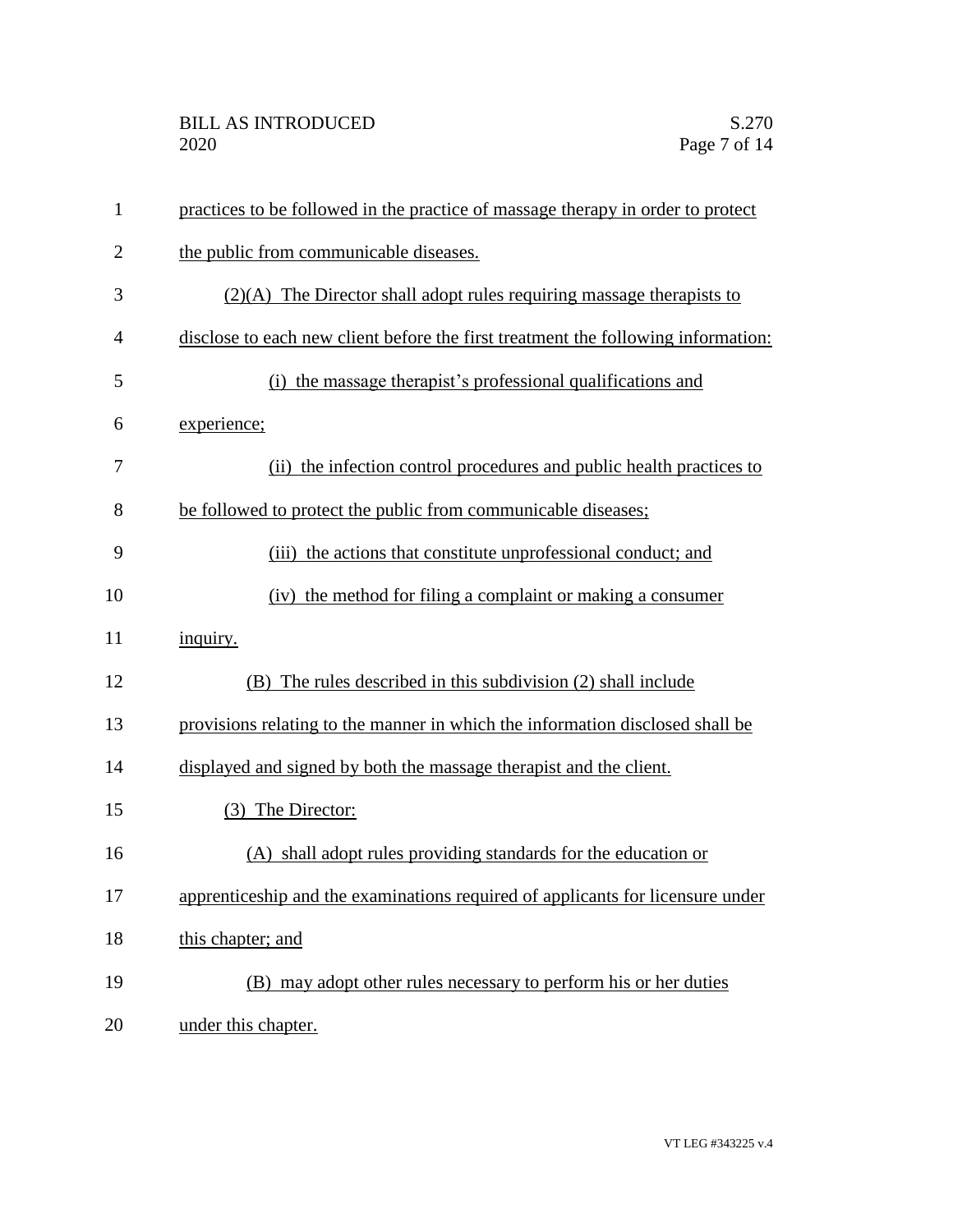| $\mathbf{1}$   | § 5412. ADVISOR APPOINTEES                                                       |
|----------------|----------------------------------------------------------------------------------|
| $\overline{2}$ | $(a)(1)$ The Secretary of State shall appoint three massage therapists for five- |
| 3              | year staggered terms to serve at the Secretary's pleasure as advisors in matters |
| 4              | relating to massage therapy.                                                     |
| 5              | (2) An appointee shall have not less than five years' experience as a            |
| 6              | massage therapist immediately preceding appointment, shall be licensed as a      |
| 7              | massage therapist in Vermont, and shall be actively engaged in the practice of   |
| 8              | massage therapy in this State during incumbency.                                 |
| 9              | (b) The Director shall seek the advice of the massage therapy advisor            |
| 10             | appointees in carrying out the provisions of this chapter.                       |
| 11             | Subchapter 3. Licenses                                                           |
| 12             | § 5421. MASSAGE THERAPISTS; LICENSURE                                            |
| 13             | An applicant for licensure as a massage therapist shall:                         |
| 14             | (1) be at least 18 years of age;                                                 |
| 15             | $(2)(A)$ be a graduate of a professional massage therapy education               |
| 16             | program accredited by a national accreditation agency approved by the            |
| 17             | Director; or                                                                     |
| 18             | have successfully completed a massage therapy apprenticeship<br>(B)              |
| 19             | that prepares an applicant to practice massage therapy under this chapter as     |
| 20             | approved by the Director; and                                                    |
| 21             | (3) pass an examination approved by the Director.                                |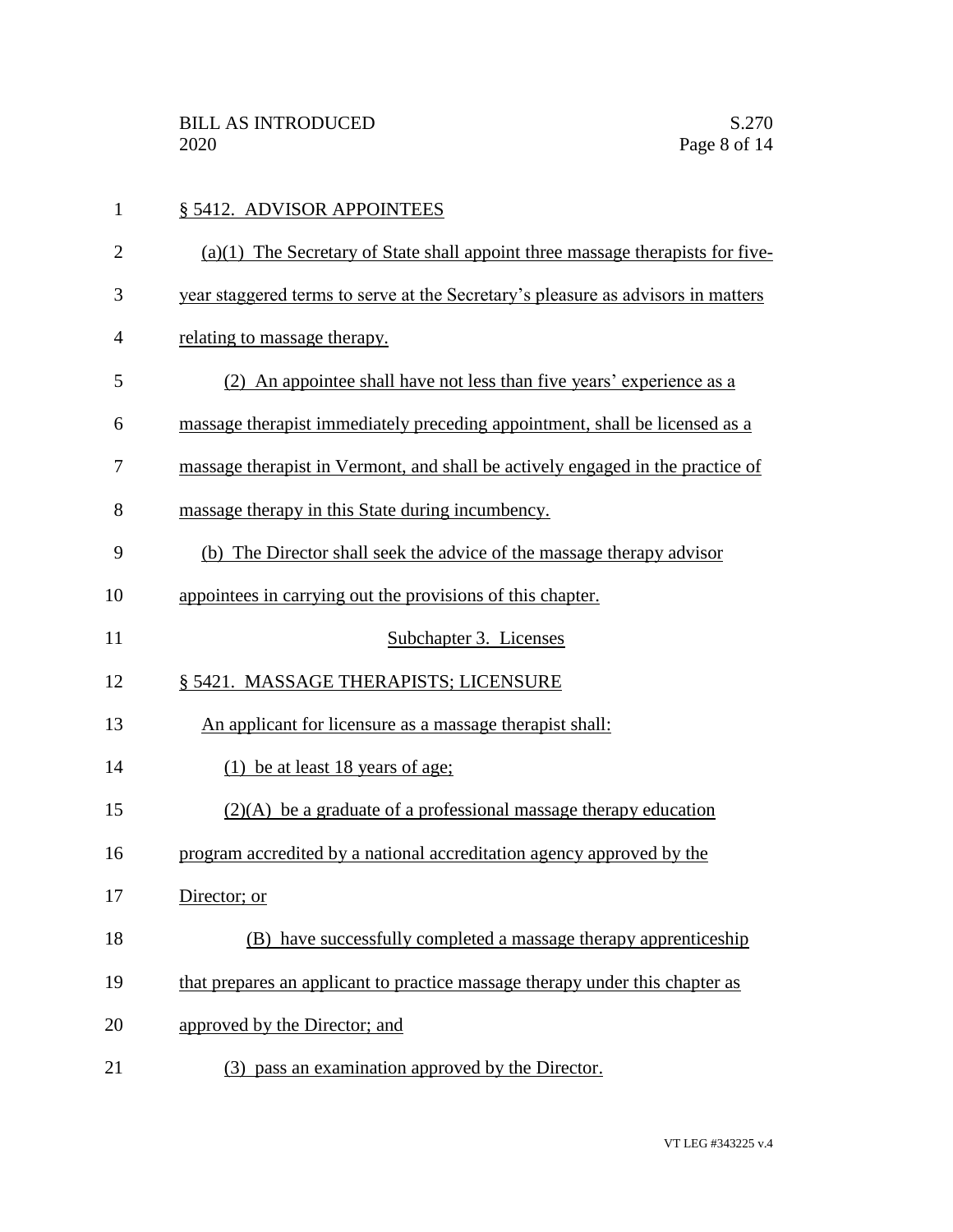| $\mathbf{1}$   | § 5422. MASSAGE THERAPISTS; LICENSURE BY ENDORSEMENT                            |
|----------------|---------------------------------------------------------------------------------|
| $\overline{2}$ | The Director may issue a license to an individual under this chapter if the     |
| 3              | individual holds a license or other authorization to practice massage therapy   |
| $\overline{4}$ | from a U.S. or Canadian jurisdiction that the Director finds has requirements   |
| 5              | for the practice of massage therapy that are substantially equivalent to those  |
| 6              | under this chapter.                                                             |
| 7              | § 5423. ESTABLISHMENTS; LICENSURE AND INSPECTION                                |
| 8              | $(a)(1)$ Each establishment that employs or contracts with more than one        |
| 9              | massage therapist shall be licensed under this chapter.                         |
| 10             | (2) An individual who is the sole person that practices massage therapy         |
| 11             | in an establishment shall not be required to obtain a license for that          |
| 12             | establishment, but that massage therapist shall otherwise be professionally     |
| 13             | responsible for complying with the requirements for establishments under this   |
| 14             | chapter.                                                                        |
| 15             | (b) An applicant for licensure as an establishment shall meet standards         |
| 16             | adopted by the Director by rule.                                                |
| 17             | (c) An establishment shall have a designated massage therapist licensed         |
| 18             | under this chapter who shall be professionally responsible for the overall      |
| 19             | cleanliness and sanitation of the establishment and for legal requirements      |
| 20             | relating to the operation of the establishment and who shall ensure that the    |
| 21             | establishment's license, if applicable, is conspicuously displayed for clients. |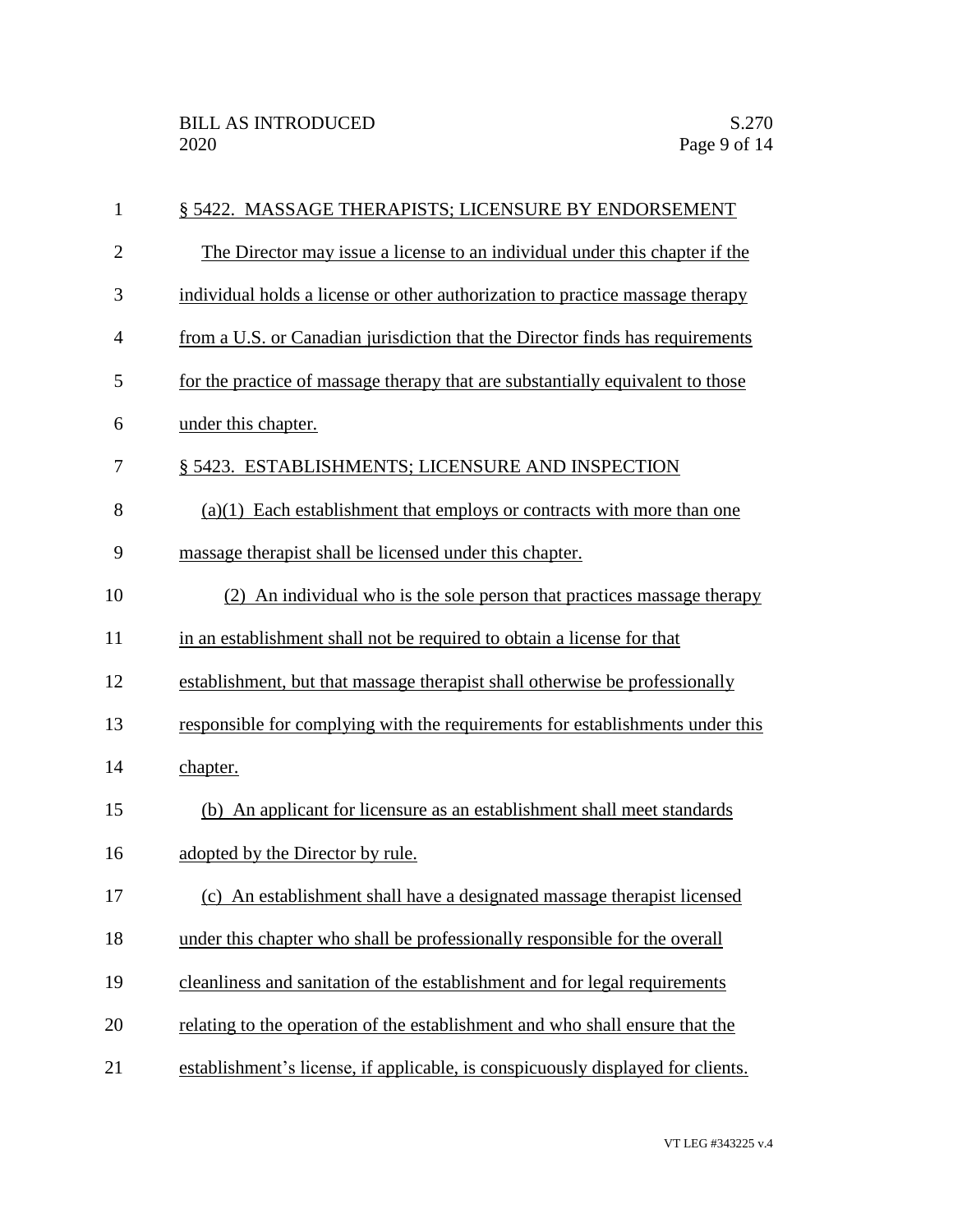| $\mathbf{1}$   | (d) The Director may inspect establishments, and a fee shall not be charged      |
|----------------|----------------------------------------------------------------------------------|
| $\overline{2}$ | for an initial inspection under this subsection. However, if the Director        |
| 3              | determines that it is necessary to inspect the same premises under the same      |
| 4              | ownership more than once in any one-year period, the Director may charge the     |
| 5              | establishment a reinspection fee of \$100.00. The Director may waive all or a    |
| 6              | part of the reinspection fee in accordance with criteria adopted by the Director |
| 7              | by rule.                                                                         |
| 8              | § 5424. LICENSE RENEWAL                                                          |
| 9              | (a) The Director shall adopt by rule the continuing competence                   |
| 10             | requirements that shall be required of applicants for massage therapist          |
| 11             | licensure renewal.                                                               |
| 12             | (b) A license shall be renewed every two years upon application and              |
| 13             | payment of the required fee. Failure to comply with the provisions of this       |
| 14             | section shall result in suspension of all privileges granted to the licensee,    |
| 15             | beginning on the expiration date of the license.                                 |
| 16             | (c) A license that has lapsed shall be renewed upon payment of the biennial      |
| 17             | renewal fee and the late renewal penalty.                                        |
| 18             | § 5425. APPLICATIONS                                                             |
| 19             | Applications for licensure and license renewal shall be on forms provided        |
| 20             | by the Director. Each application shall contain a statement under oath showing   |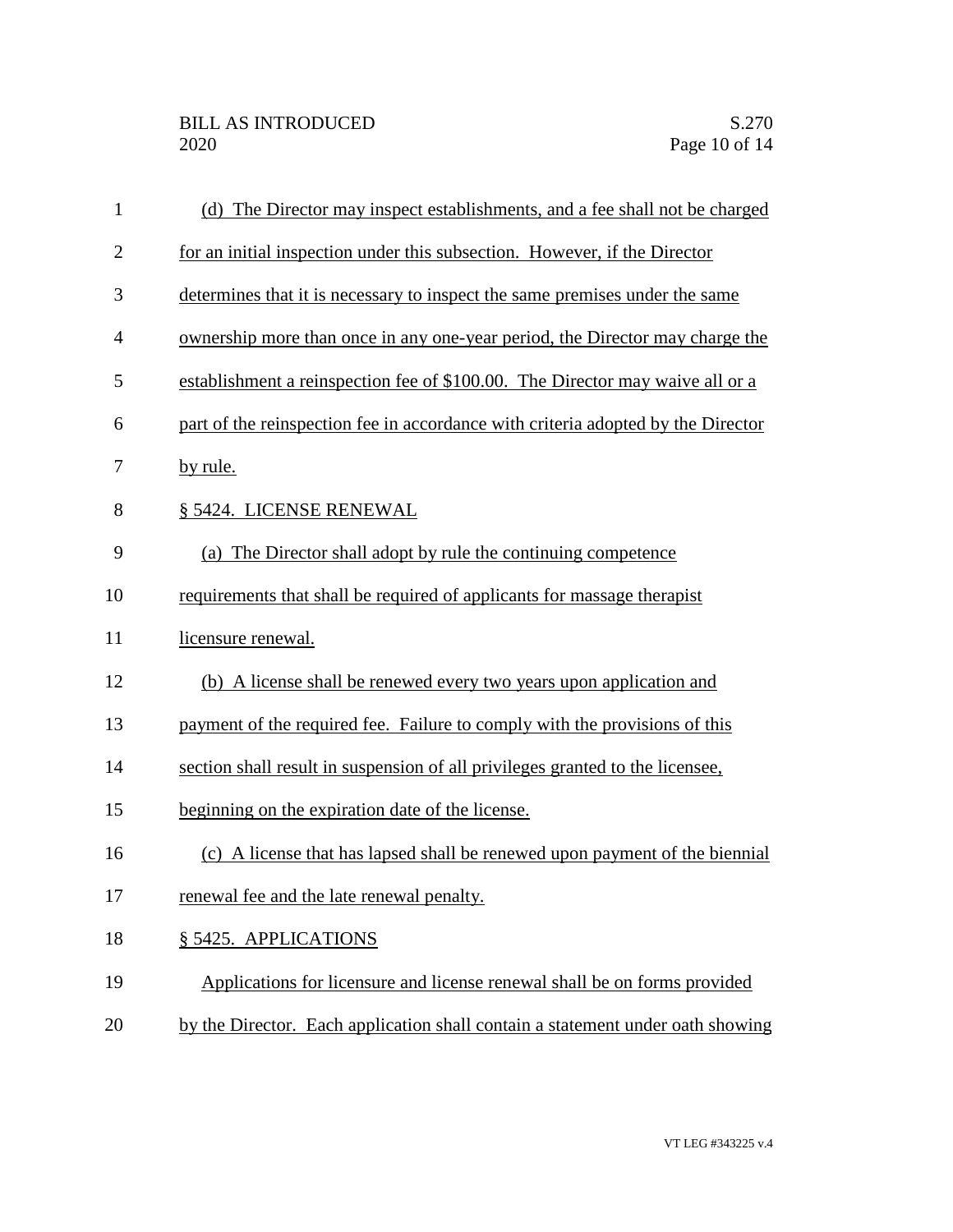| $\mathbf{1}$   | the applicant's education, experience, and other pertinent information and shall       |
|----------------|----------------------------------------------------------------------------------------|
| $\overline{2}$ | be accompanied by the required fee.                                                    |
| 3              | § 5426. FEES                                                                           |
| 4              | Applicants and persons regulated under this chapter shall pay those fees set           |
| 5              | forth in $3$ V.S.A. $\S$ 125(b).                                                       |
| 6              | § 5427. LICENSURE GENERALLY; DISPLAY OF LICENSE                                        |
| 7              | (a) The Director shall issue a license or renew a license, upon payment of             |
| 8              | the fees required under this chapter, to an applicant or licensee who has              |
| 9              | satisfactorily met all the requirements of this chapter.                               |
| 10             | $(b)(1)$ An individual granted a massage therapy license shall conspicuously           |
| 11             | display the license for clients in his or her principal office, place of business, or  |
| 12             | place of employment.                                                                   |
| 13             | (2) Each establishment's license shall be conspicuously displayed for                  |
| 14             | clients in the establishment.                                                          |
| 15             | § 5428. UNPROFESSIONAL CONDUCT                                                         |
| 16             | (a) Unprofessional conduct means the following conduct and the conduct                 |
| 17             | set forth in 3 V.S.A. § 129a committed by a licensee, an applicant, or a person        |
| 18             | who later becomes an applicant:                                                        |
| 19             | (1) violating a client's reasonable expectation of privacy;                            |
| 20             | (2) sexual harassment of a client;                                                     |
| 21             | (3) engaging in a sexual act as defined in $13 \text{ V.S.A. }$ \$ 3251 with a client; |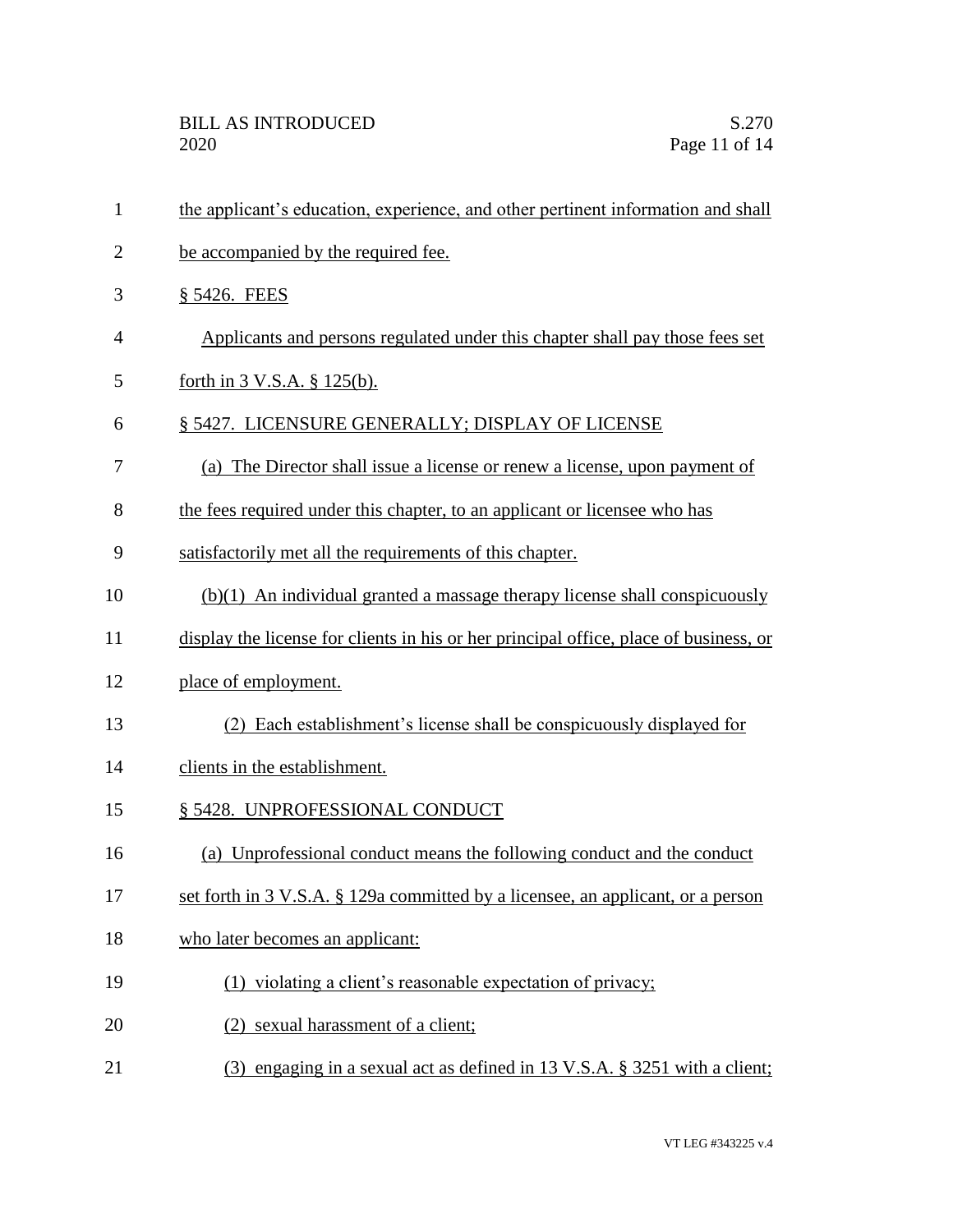| $\mathbf{1}$   | (4) conviction of a crime against a client;                                      |
|----------------|----------------------------------------------------------------------------------|
| $\overline{2}$ | (5) performing massage therapy responsibilities that the licensee knows          |
| 3              | or has reason to know that he or she is not competent to perform or that have    |
| 4              | not been authorized by a client or the client's legal representative;            |
| 5              | (6) being unable to practice massage therapy competently by reason of            |
| 6              | any cause;                                                                       |
| 7              | (7) willfully or repeatedly violating any of the provisions of this chapter      |
| 8              | or rules adopted under the provisions of this chapter;                           |
| 9              | (8) being habitually intemperate or is addicted to the use of habit-             |
| 10             | forming drugs; or                                                                |
| 11             | (9) engaging in conduct of a character likely to deceive, defraud, or            |
| 12             | harm the public.                                                                 |
| 13             | (b) A person shall not be liable in a civil action for damages resulting from    |
| 14             | the good faith reporting of information to the Director or the Office of         |
| 15             | Professional Regulation about alleged incompetent, unprofessional, or            |
| 16             | unlawful conduct of a massage therapist or establishment.                        |
| 17             | Sec. 4. TRANSITIONAL PROVISIONS                                                  |
| 18             | (a) Initial licensure of current massage therapists and establishments.          |
| 19             | (1) Generally. Prior to the effective date of Sec. 3 of this act, the            |
| 20             | Director of the Office of Professional Regulation shall establish a procedure so |
| 21             | that individuals who have been engaged in the practice of massage therapy in     |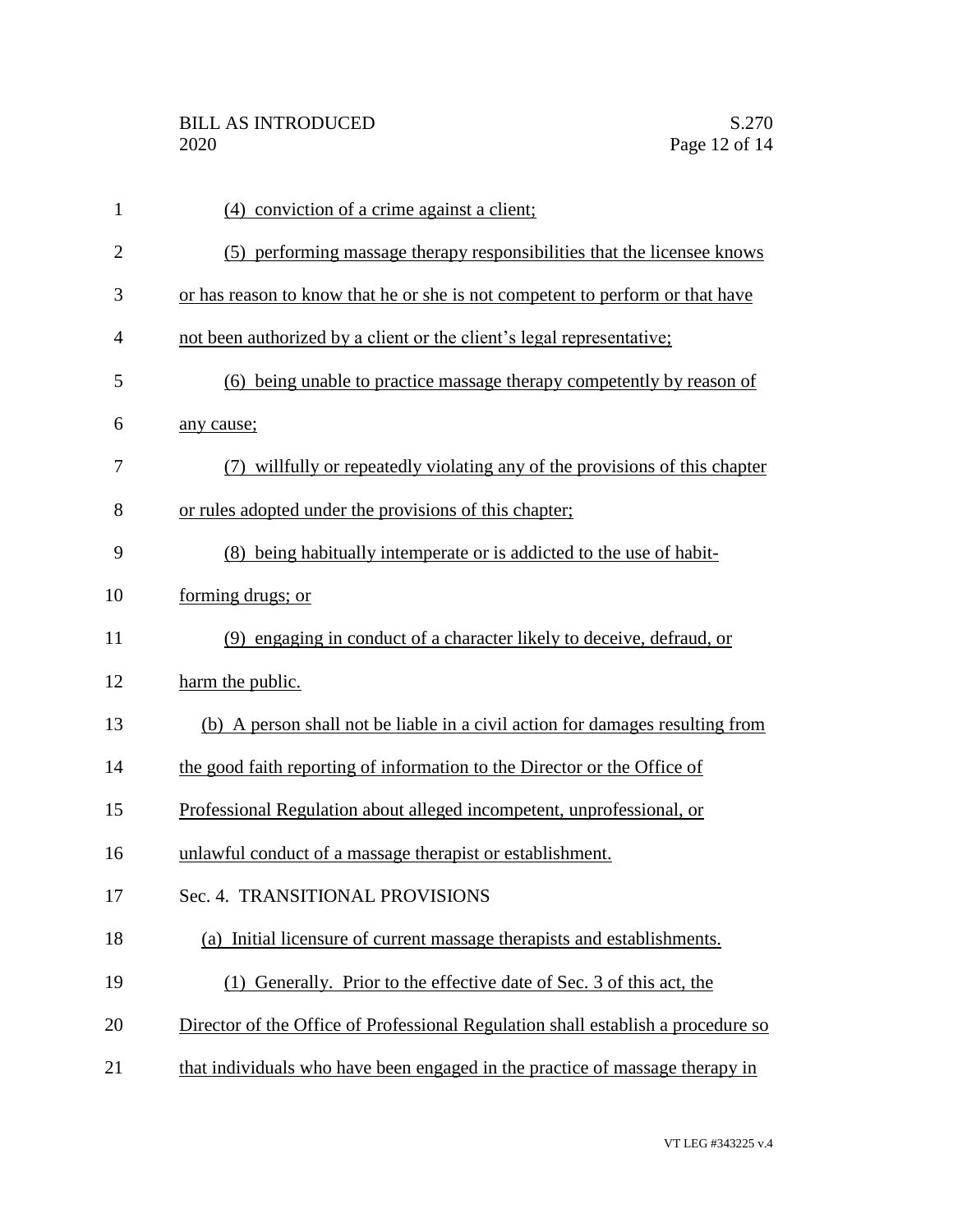| $\mathbf{1}$   | Vermont and Vermont massage therapy establishments may become licensed                      |
|----------------|---------------------------------------------------------------------------------------------|
| $\overline{2}$ | on the effective date of and in accordance with the provisions of Sec. 3 of this            |
| 3              | <u>act.</u>                                                                                 |
| 4              | (2) Waiver of initial license requirements. In addition to the provisions                   |
| 5              | of subdivision (1) of this subsection, prior to the effective date of Sec. 3 of this        |
| 6              | act, the Director shall establish a procedure so that an individual who has been            |
| 7              | engaged in the practice of massage therapy may become licensed on the                       |
| 8              | effective date of Sec. 3 without meeting the education or apprenticeship and                |
| 9              | the examination requirements for licensure set forth in 26 V.S.A. § $5421(a)(2)$            |
| 10             | and (3) of Sec. 3 if the Director, after due consultation with the massage                  |
| 11             | therapy advisor appointees, determines that the individual demonstrates                     |
| 12             | through a peer-review process and production of such documentation as the                   |
| 13             | Director may require that he or she possesses both significant experience and               |
| 14             | massage therapy competencies substantially equivalent to those of an                        |
| 15             | individual eligible for licensure pursuant to $26 \text{ V.S.A. }$ \$ $5421(a)(2)$ and (3). |
| 16             | (3) Any person licensed under this subsection shall thereafter be eligible                  |
| 17             | for license renewal pursuant to 26 V.S.A. § 5424.                                           |
| 18             | (4) The ability of a person to become licensed under this subsection                        |
| 19             | shall expire on January 1, 2022.                                                            |